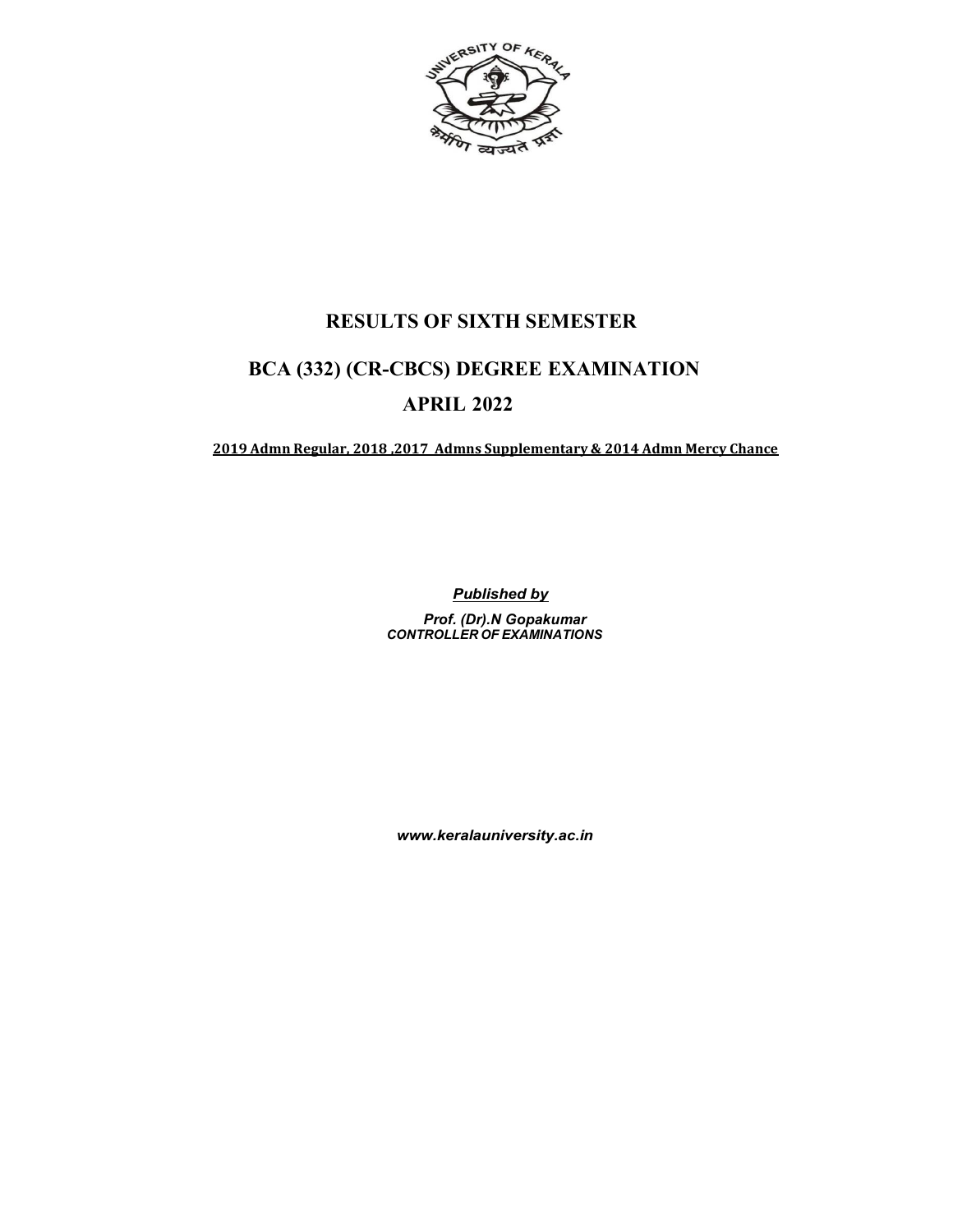

Thiruvananthapuram No.ES VII / 2022 Dated: 24.05.2022

# SYNDICATE IN CIRCULATION

The results of the Career Related First Degree Programme under CBCSS Group 2 (b) Sixth Semester BCA (332) (2019 Admn Regular, 2018 &2017 Admns – Supplementary and 2014 Admn Mercy Chance Degree Examination, April 2022 as declared by the respective Board of Examiners are given below.

| <b>Name of Examination</b>                                                                                              | Total<br><b>Registered</b> | Total<br>Appeared | Total<br><b>Pass</b> | %Pass    |
|-------------------------------------------------------------------------------------------------------------------------|----------------------------|-------------------|----------------------|----------|
| <b>Sixth Semester</b><br>BCA(332) Degree<br>Examination,<br><b>April 2022</b><br>(2019 Admn Regular)<br>$(2018$ Scheme) | 762                        | 754               | 552                  | $73.2\%$ |
| 2018 & 2017 Admns<br>Supplementary<br>$(2015$ Scheme)                                                                   | 21                         | 17                | 7                    | 41.18%   |
| 2014 Admn Mercy Chance<br>$(2014 \text{ Scheme})$                                                                       |                            |                   | 0                    | 0%       |

The results may be approved. It is proposed to publish the results on 24.05.2022

Sd/-

# CONTROLLER OF EXAMINATIONS

To

1. E.J.III, 2. E.J.IX 3. PRO 4. Enquiry 5. Computer Centre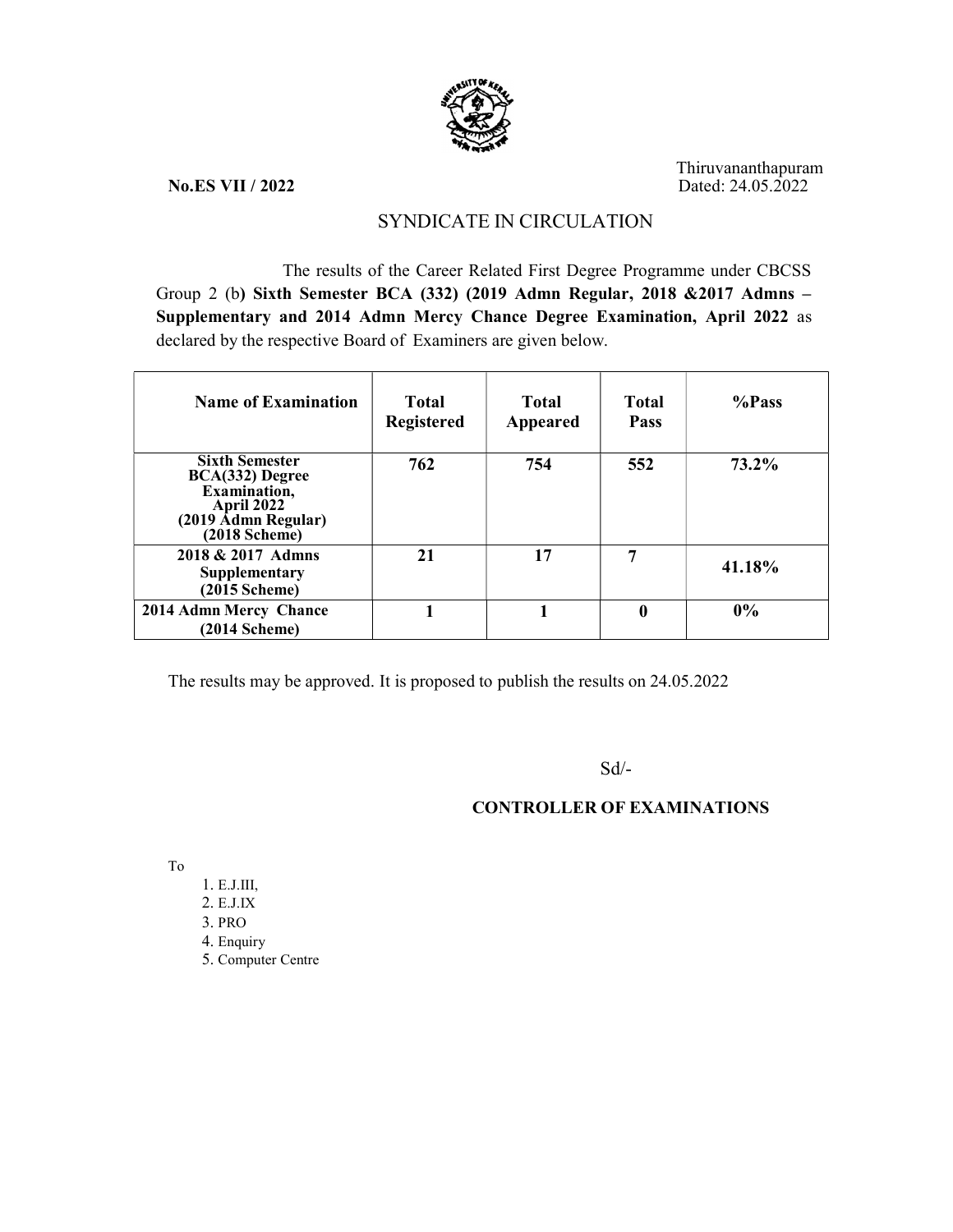

# UNIVERSITY OF KERALA **NOTIFICATION**

1. The following is the provisional list of Register Numbers of the successful candidates at the Career Related First Degree Programme under CBCSS Group 2(b) SIXTH Semester BCA (332) 2019 Admn Regular,2018 & 2017Admns Supplementary & 2014 Admn Mercy chance April 2022 as declared by the Board of Examiners.

2. Form 2017 Admission onwards, a student has to score minimum 35% marks each for ESE  $\&$ CE for a course pass. However,  $40\%$  in aggregate (CE + ESE) is required for a semester pass.

3. For the successful completion of a semester a student of 2014 Admn has to score a minimum SCPA of 4.00 (E Grade). A minimum of 40% of marks (E Grade) is required for passing a course with a separate minimum of 40% (E Grade) for Continuous Evaluation and End Semester Evaluation for 2014 Admission

4. The last date for revaluation and scrutiny is 04.06.2022. Candidates should make use of draft mark list available in the university website for applying for revaluation. Application for Revaluation and Scrutiny should be submitted through ONLINE mode only.

> Sd/- CONTROLLER OF EXAMINATIONS

University Buildings Thiruvananthapuram Dated: 24.05.2022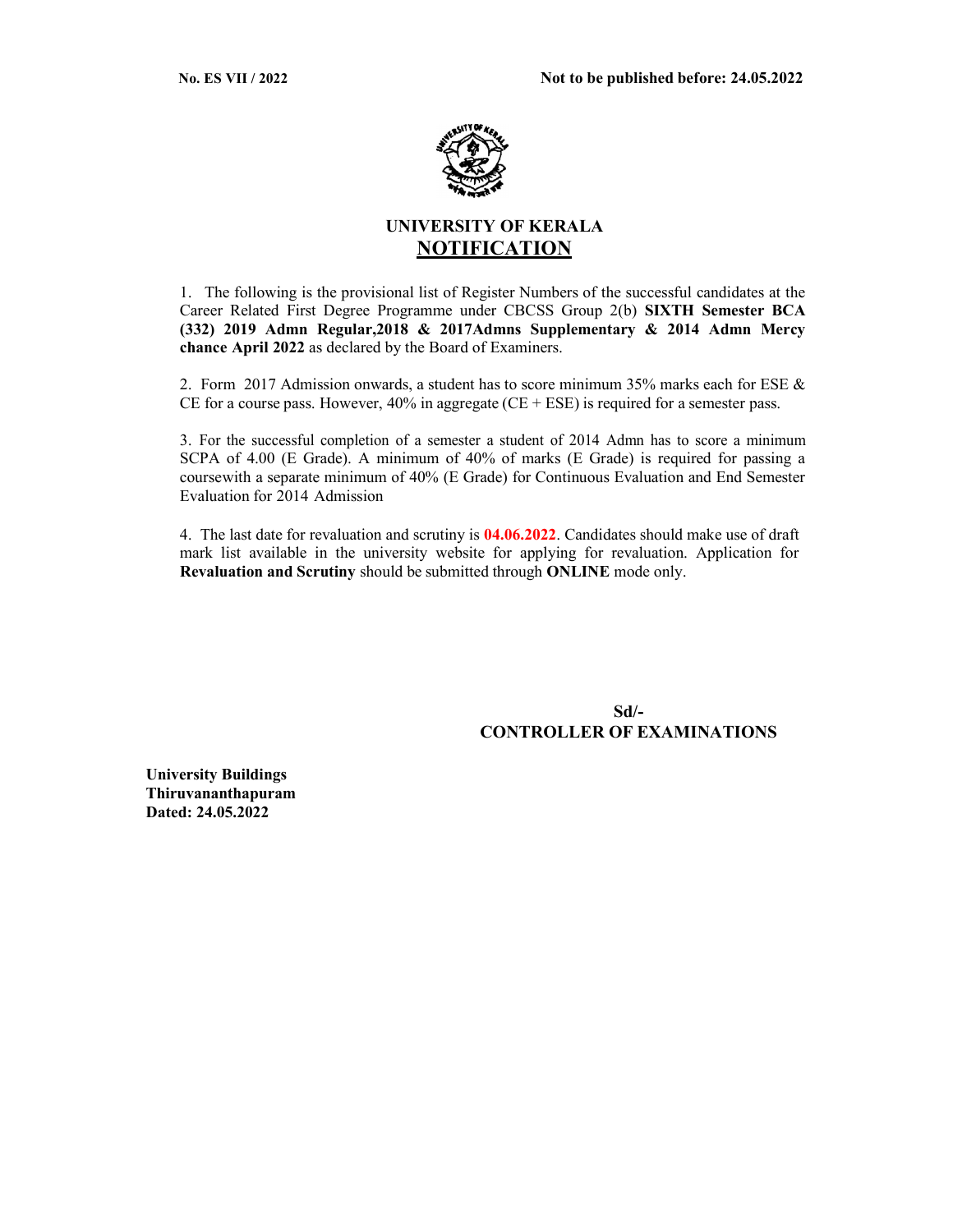# Results of Sixth Semester BCA (332) (2019 Admn- Regular,

# 2018 & 2017 Admns Supplementary

# & 2014 Admn Mercy Chance) Degree Examination, April 2022

#### College Code : 149

# Mar Gregorios College of Arts & Science, Punnapra, Alappuzha

#### BCA - (332)

| <b>Course Pass</b>                                |                  |                       |                |             |  |
|---------------------------------------------------|------------------|-----------------------|----------------|-------------|--|
| 19149001(6.987)                                   | 003(7.368)       | 004(6.450)            | 007(7.198)     | 011(7.952)  |  |
| 014(7.207)                                        | 016(7.772)       | 017(7.356)            | 019(6.623)     | 021(6.894)  |  |
| 026(7.129)                                        | 027(7.487)       | 028(7.647)            | 029(7.165)     | 031(7.184)  |  |
| 035(7.043)                                        | 038(7.183)       | 039(7.998)            |                |             |  |
| All Pass (Semester scores given in brackets)      |                  |                       |                |             |  |
| 19149001(7.02 B)                                  | 003(7.24 B)      | $004(6.56 \text{ C})$ | 005(6.61 C)    | 006(6.64)   |  |
| 007(7.38 B)                                       | 008(6.64 C)      | 009(7.75 B)           | 010(6.96)      | 011(8.03 A) |  |
| 013(6.18 C)                                       | 014(7.21 B)      | 015(7.02 B)           | 016(8.04 A)    | 017(7.46 B) |  |
| $018(6.34)$ C)                                    | 019(6.59 C)      | 020(6.13 C)           | 021(7.27 B)    | 022(6.75 C) |  |
| 025(5.64 D)                                       | $026(6.63)$ C)   | 027(7.17 B)           | 028(7.26 B)    | 029(7.62 B) |  |
| 030(6.19 C)                                       | 031(6.65 C)      | 032(5.97 D)           | 033(7.01 B)    | 034(7.12 B) |  |
| 035(6.93 C)                                       | 036(6.82 C)      | 037(6.14 C)           | 038(7.06 B)    | 039(7.74 B) |  |
| 040(6.32 C)                                       | 18149022(5.69 D) | 030(5.69 D)           |                |             |  |
| Passed in Parts (Subject codes given in brackets) |                  |                       |                |             |  |
| 19149002(1,4,5,6)                                 | 012(1,3,5,6)     | 023(1,2,3,5,6)        | 024(1,2,3,5,6) |             |  |

#### College Code : 151

#### Don Bosco College, Kottiyam, Kollam

#### BCA - (332)

| Course Pass                                  |                                                   |                |                |                |  |  |  |
|----------------------------------------------|---------------------------------------------------|----------------|----------------|----------------|--|--|--|
| 19151002(6.746)                              | 003(7.333)                                        | 007(7.912)     | 014(6.063)     | 015(6.557)     |  |  |  |
| 017(6.793)                                   | 021(6.970)                                        | 023(6.752)     | 025(6.986)     | 026(7.226)     |  |  |  |
| 027(7.066)                                   | 029(7.088)                                        |                |                |                |  |  |  |
| All Pass (Semester scores given in brackets) |                                                   |                |                |                |  |  |  |
| 19151001(6.46 C)                             | 002(6.91 C)                                       | 003(6.82 C)    | $004(6.04)$ C) | 005(5.65 D)    |  |  |  |
| 006(6.11 C)                                  | 007(7.12 B)                                       | 009(6.06 C)    | 012(5.48 D)    | 014(5.25 D)    |  |  |  |
| 015(5.87 D)                                  | 017(5.41 D)                                       | 018(5.44 D)    | 019(6.13 C)    | 020(6.39 C)    |  |  |  |
| 021(6.31 C)                                  | 022(6.51 C)                                       | $023(6.21)$ C) | 024(5.72 D)    | 025(5.82 D)    |  |  |  |
| 026(6.24 C)                                  | 027(6.64)                                         | 028(6.45)      | 029(6.49 C)    | 031(5.51 D)    |  |  |  |
| 18151014(5.48 D)                             |                                                   |                |                |                |  |  |  |
|                                              |                                                   |                |                |                |  |  |  |
|                                              | Passed in Parts (Subject codes given in brackets) |                |                |                |  |  |  |
| 19151008(6)                                  | 010(1,2,6)                                        | 011(1,4,6)     | 013(6)         | 016(1,3,4,5,6) |  |  |  |
| 18151013(1)                                  | 17151004(1,2,3)                                   |                |                |                |  |  |  |

#### College Code : 156

#### Carmel College, Muhamma, Alappuzha

| Course Pass                                  |                       |             |                |                |  |
|----------------------------------------------|-----------------------|-------------|----------------|----------------|--|
| 19156002(7.373)                              | 006(6.353)            | 008(6.938)  |                |                |  |
| All Pass (Semester scores given in brackets) |                       |             |                |                |  |
| 19156001(6.53 C)                             | $002(8.26 \text{ A})$ | 003(5.81 D) | $004(6.35)$ C) | 005(7.39 B)    |  |
| 006(6.86)                                    | 008(7.05 B)           | 009(7.31 B) | 010(7.08 B)    | $011(6.15)$ C) |  |
| 012(7.13 B)                                  |                       |             |                |                |  |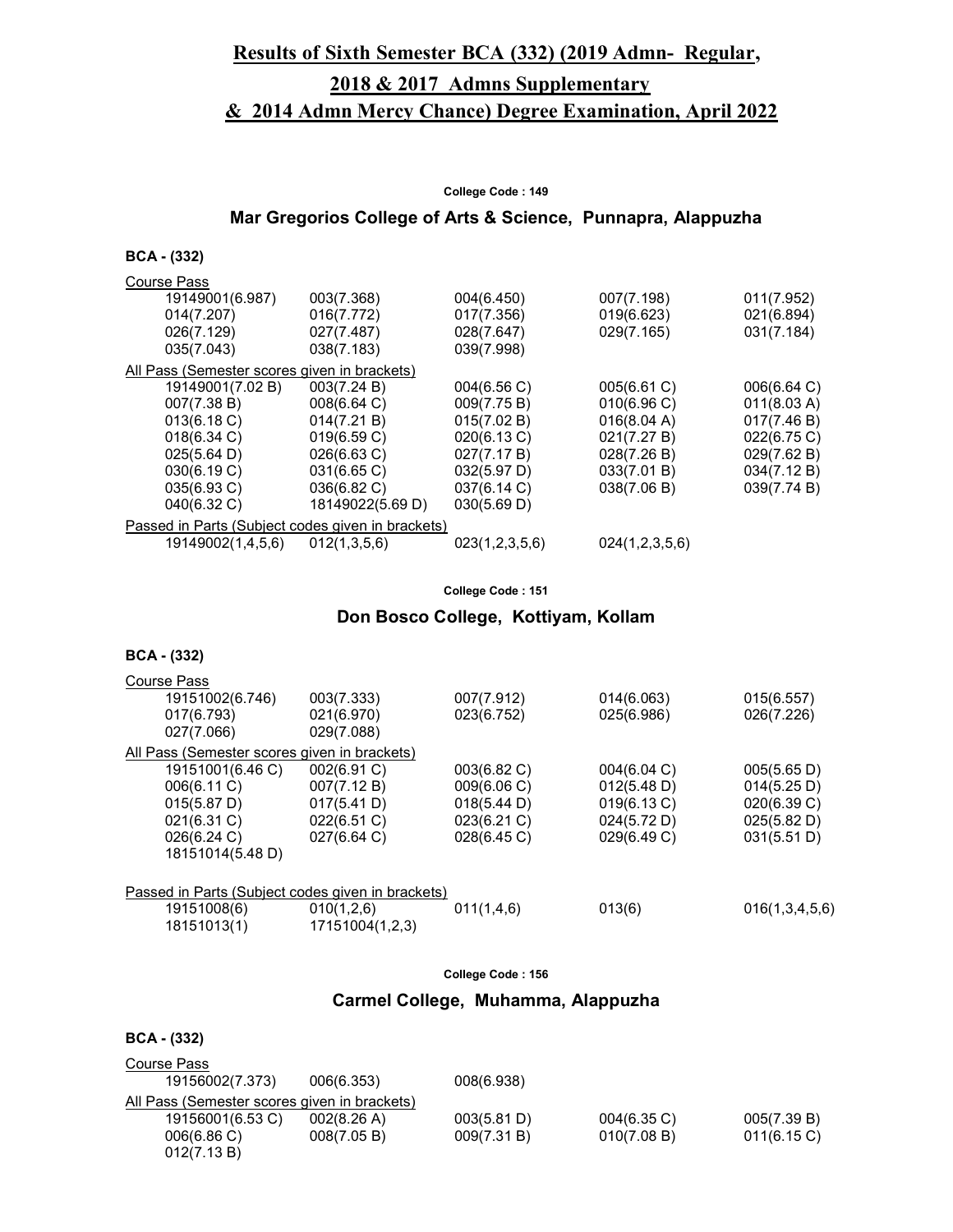### Michaels Institute of Management and Technology, Cherthala, Alappuzha

| $BCA - (332)$                                     |                 |                  |             |             |
|---------------------------------------------------|-----------------|------------------|-------------|-------------|
| <b>Course Pass</b><br>19167008(8.099)             |                 |                  |             |             |
| All Pass (Semester scores given in brackets)      |                 |                  |             |             |
| 19167002(6.05 C)                                  | 003(6.52 C)     | 004(6.43 C)      | 006(5.74 D) | 007(6.16 C) |
| 008(7.44 B)                                       | 009(5.63 D)     | 010(6.26 C)      | 011(6.57 C) | 012(5.43 D) |
| 014(5.56 D)                                       | 015(5.98 D)     | 18167010(6.45 C) | 018(5.79 D) | 022(5.92 D) |
| Passed in Parts (Subject codes given in brackets) |                 |                  |             |             |
| 19167005(1,4,5,6)                                 | 016(1, 4, 5, 6) |                  |             |             |

College Code : 801

### C.H.M.M College of Advanced Studies, Chavarkode, Thiruvananthapuram

| BCA. | (332) |
|------|-------|
|------|-------|

| 009(8.034)                                        | 010(7.672)      | 018(8.583)  |                 |  |  |  |
|---------------------------------------------------|-----------------|-------------|-----------------|--|--|--|
| All Pass (Semester scores given in brackets)      |                 |             |                 |  |  |  |
| 003(7.05 B)                                       | 004(8.04 A)     | 007(6.61 C) | 008(6.69 C)     |  |  |  |
| 010(8.23 A)                                       | 012(6.89 C)     | 013(7.18 B) | 014(6.19 C)     |  |  |  |
| 016(6.77 C)                                       | $017(6.94)$ C)  | 018(8.88 A) | 019(6.62 C)     |  |  |  |
| 021(6.55 C)                                       | 022(6.84 C)     | 023(7.23 B) | 024(6.73 C)     |  |  |  |
| 026(5.74 D)                                       | 18801005(6.6 C) | 008(6.21 C) | 012(6.08 C)     |  |  |  |
| 020(5.68 D)                                       | 021(6.2 C)      | 027(6.59 C) | 17801010(6.1 C) |  |  |  |
| Passed in Parts (Subject codes given in brackets) |                 |             |                 |  |  |  |
| 006(1,6)                                          | 011(3,4,6)      | 027(4,6)    |                 |  |  |  |
|                                                   |                 |             |                 |  |  |  |

College Code : 802

### College of Applied Sciences, Adoor, Pathanamthitta

| <b>BCA - (332)</b>                           |                                                   |                 |                |              |  |
|----------------------------------------------|---------------------------------------------------|-----------------|----------------|--------------|--|
| Course Pass                                  |                                                   |                 |                |              |  |
| 19802006(8.102)                              | 007(7.460)                                        | 008(7.950)      | 010(7.150)     | 015(7.858)   |  |
| 017(7.810)                                   | 018(7.540)                                        | 019(7.474)      | 025(7.057)     | 027(7.828)   |  |
| 028(7.768)                                   | 030(8.039)                                        | 18802038(6.657) |                |              |  |
| All Pass (Semester scores given in brackets) |                                                   |                 |                |              |  |
| 19802001(7.04 B)                             | 002(7.09 B)                                       | 003(6.93 C)     | $004(5.7)$ D)  | 005(7.17 B)  |  |
| 006(8.44 A)                                  | 007(7.39 B)                                       | 008(8.09 A)     | 009(6.49 C)    | 010(7.33 B)  |  |
| 011(6.55 C)                                  | 012(6.63 C)                                       | 013(7.04 B)     | 015(8.12 A)    | 016(7.47 B)  |  |
| 017(7.86 B)                                  | 018(7.76 B)                                       | 019(7.22 B)     | 020(5.99 D)    | 024(5.73 D)  |  |
| 025(6.34 C)                                  | 026(6.13 C)                                       | 027(7.18 B)     | 028(7.27 B)    | 029(6.4 C)   |  |
| 030(7.94 B)                                  | 035(7.21 B)                                       | 036(6.53 C)     | 037(6.9 C)     | 038(5.68 D)  |  |
| 039(6.39 C)                                  | 18802001(5.65 D)                                  | 004(5.96 D)     | 005(5.26 D)    | 009(5.48 D)  |  |
| 017(5.34 D)                                  | $024(6.3)$ C)                                     | 038(6.14 C)     | 042(5.45 D)    |              |  |
|                                              | Passed in Parts (Subject codes given in brackets) |                 |                |              |  |
| 19802014(1,2,3,5,6)                          | 031(1,4,5,6)                                      | 032(1,2,5,6)    | 033(1,2,3,4,6) | 034(1,2,4,6) |  |
| 18802002(3)                                  | 033(2)                                            |                 |                |              |  |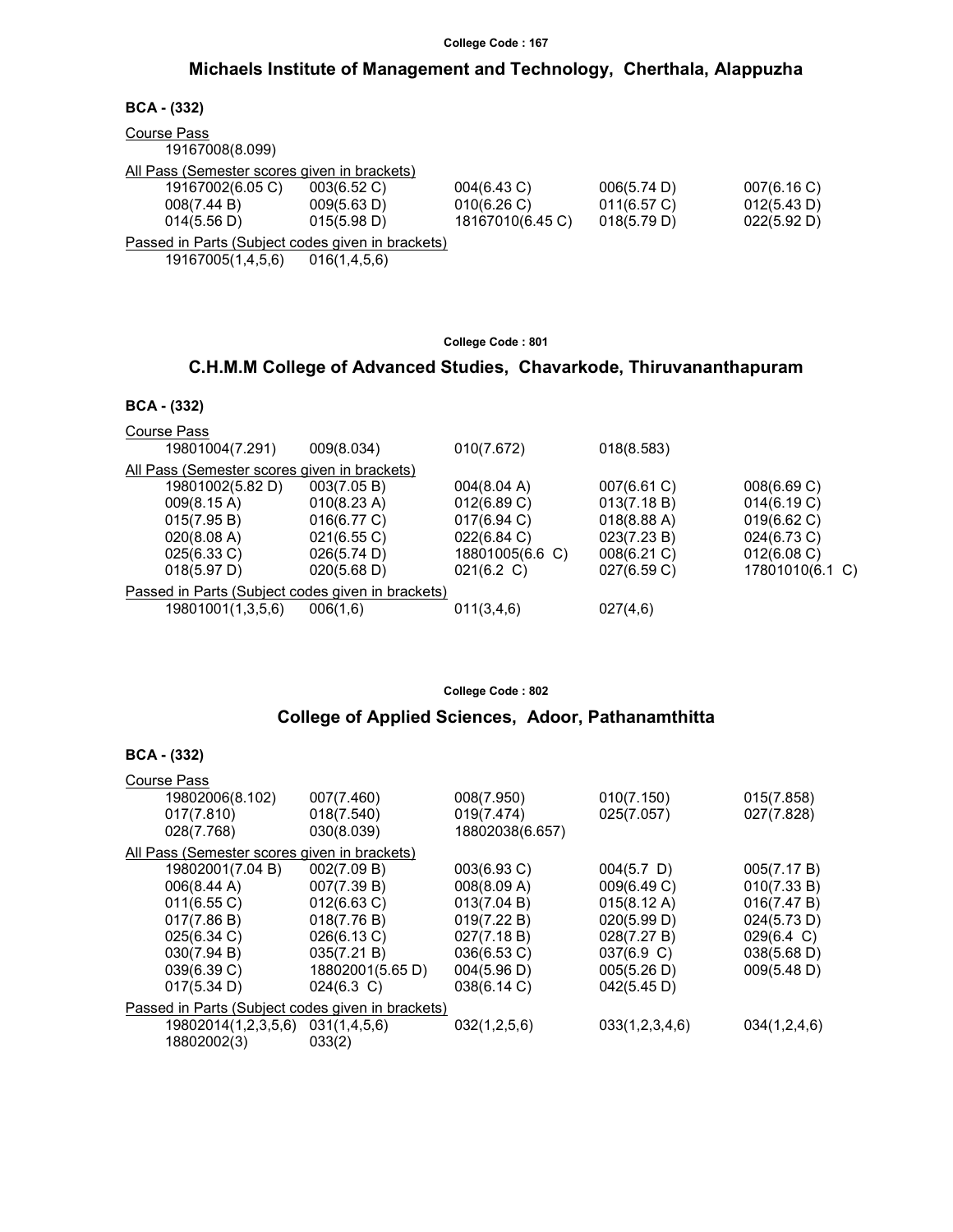# College Code : 803 College of Applied Sciences, Mavelikkara, Alappuzha

| <b>BCA - (332)</b>                                                                                             |                                                                                      |                                                                                        |                                                                                       |                                                                                                |  |
|----------------------------------------------------------------------------------------------------------------|--------------------------------------------------------------------------------------|----------------------------------------------------------------------------------------|---------------------------------------------------------------------------------------|------------------------------------------------------------------------------------------------|--|
| Course Pass<br>19803010(7.327)<br>030(6.748)<br>043(7.197)                                                     | 015(7.703)<br>032(7.141)                                                             | 016(6.936)<br>039(6.958)                                                               | 024(6.778)<br>040(6.691)                                                              | 026(7.167)<br>041(6.763)                                                                       |  |
| All Pass (Semester scores given in brackets)                                                                   |                                                                                      |                                                                                        |                                                                                       |                                                                                                |  |
| 19803007(6.11 C)<br>015(7.32 B)<br>021(6.52 C)<br>027(7.43 B)<br>$034(5.9)$ D)<br>040(6.97 C)<br>$016(5.9)$ D) | 010(7.16 B)<br>016(6.96)<br>022(5.75 D)<br>028(5.77 D)<br>036(6.39 C)<br>041(7.16 B) | 011(5.76 D)<br>017(6.99 C)<br>023(6.91 C)<br>029(7.08 B)<br>037(6.18 C)<br>042(6.45 C) | 013(7.07 B)<br>019(6.57 C)<br>024(7.09 B)<br>030(7.52 B)<br>038(6.2 C)<br>043(7.13 B) | $014(6.84)$ C)<br>020(7.64 B)<br>026(7.91 B)<br>032(7.41 B)<br>039(7.22 B)<br>18803015(6.11 C) |  |
| Passed in Parts (Subject codes given in brackets)                                                              |                                                                                      |                                                                                        |                                                                                       |                                                                                                |  |
| 19803001(1,4,6)<br>009(1,3,5,6)<br>004(2)                                                                      | 002(1,6)<br>012(1,3,4,6)<br>028(4)                                                   | 004(1,6)<br>025(2,4,5,6)<br>038(1)                                                     | 006(1,4,6)<br>033(5,6)<br>040(1,2,3,4,5)                                              | 008(1,3,5,6)<br>18803001(2)                                                                    |  |

College Code : 805

# K.V.V.S College of Science and Technology, Adoor, Pathanamthitta

| Course Pass                                  |                                                   |                |                |                  |
|----------------------------------------------|---------------------------------------------------|----------------|----------------|------------------|
| 17805017(6.309)                              |                                                   |                |                |                  |
| All Pass (Semester scores given in brackets) |                                                   |                |                |                  |
| 19805002(7.01 B)                             | 003(6.52 C)                                       | 011(6.75 C)    | 014(7.59 B)    | 016(6.46)        |
| 18805001(5.92 D)                             | 002(5.6)                                          | 009(6.25 C)    | $011(6.01)$ C) | 17805014(5.88 D) |
| 017(6.2 C)                                   | 027(6.23 C)                                       |                |                |                  |
|                                              | Passed in Parts (Subject codes given in brackets) |                |                |                  |
| 19805001(1,3,4,6)                            | 005(1,4,5,6)                                      | 006(4)         | 008(3,4,5,6)   | 009(6)           |
| 012(1,2,5)                                   | 013(1,3,5,6)                                      | 015(1,3,4,5,6) | 017(1,6)       | 018(1,2,3,5,6)   |
| 18805003(2,3)                                | 010(2)                                            | 017(2,3)       |                |                  |
|                                              |                                                   |                |                |                  |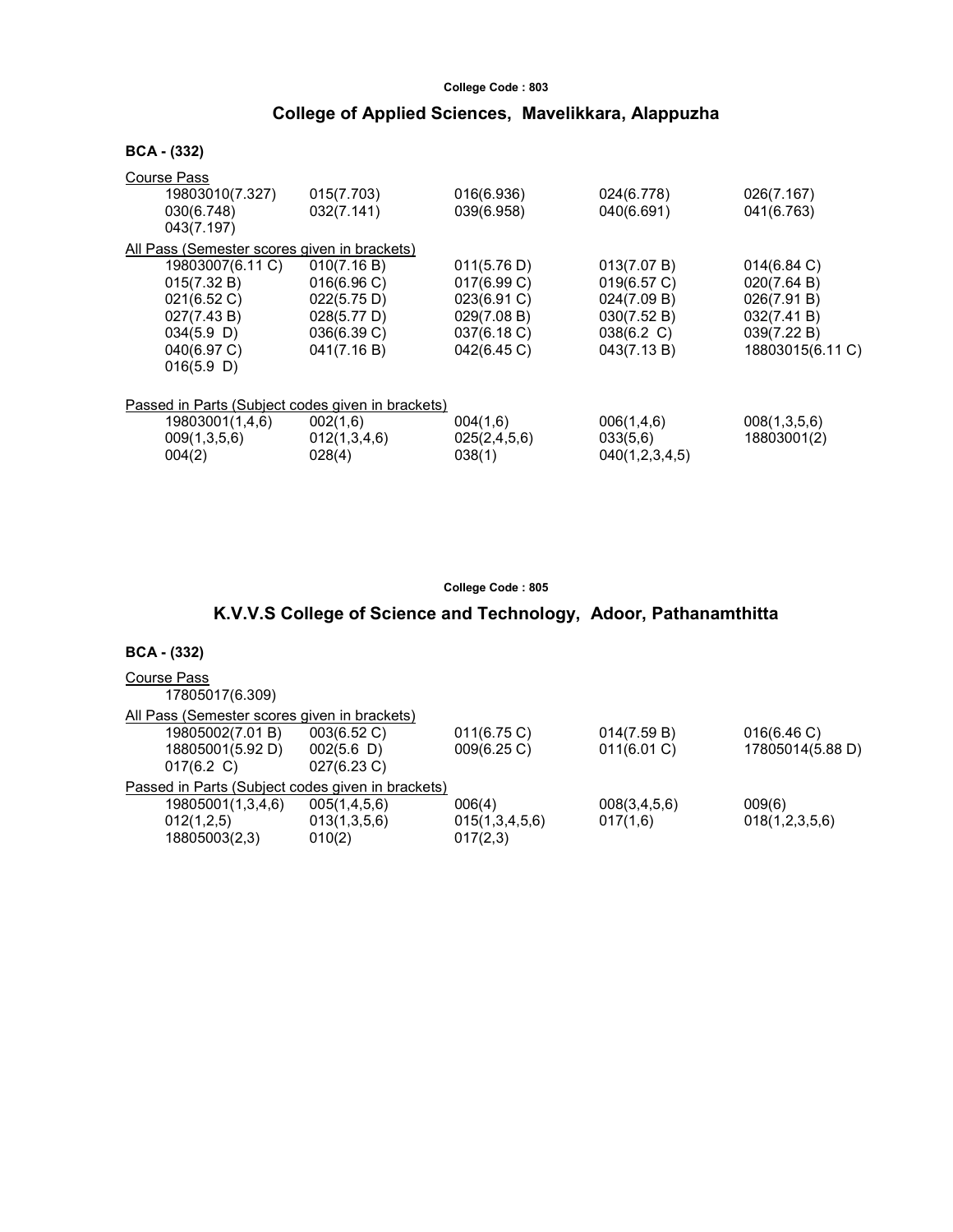## National College, Ambalathara, Thiruvananthapuram

#### BCA - (332)

| Course Pass                                       |                  |             |             |                 |
|---------------------------------------------------|------------------|-------------|-------------|-----------------|
| 19807003(6.838)                                   | 007(7.217)       | 009(7.082)  | 012(7.908)  | 013(7.314)      |
| 014(8.493)                                        | 019(6.772)       | 031(6.973)  | 032(7.423)  | 18807015(6.617) |
| All Pass (Semester scores given in brackets)      |                  |             |             |                 |
| 19807001(6.18 C)                                  | 003(6.87 C)      | 007(6.74 C) | 008(6.08)   | 009(6.77 C)     |
| 010(6.27 C)                                       | 011(6.68 C)      | 012(7.18 B) | 013(7.12 B) | 014(8.27 A)     |
| 015(5.95 D)                                       | 019(6.02 C)      | 022(6.53 C) | 023(5.62 D) | 025(5.77 D)     |
| $027(4.88 \text{ E})$                             | 028(6.16 C)      | 029(6.97 C) | 031(6.87 C) | 032(7.21 B)     |
| 033(6.48 C)                                       | 18807004(6.05 C) | 013(6.19 C) | 015(6.03 C) | 020(5.99 D)     |
| 17807019(6.11 C)                                  |                  |             |             |                 |
| Passed in Parts (Subject codes given in brackets) |                  |             |             |                 |
| 19807002(1,2,4,5,6)                               | 004(1,2,3,4,6)   | 005(6)      | 016(2,3,6)  | 017(1,2,3,4,6)  |
| 018(6)                                            | 026(1,2,3,6)     | 18807028(2) | 030(1,2)    |                 |
| 17807031(1,2,3,4,5)                               |                  |             |             |                 |
| SUSPECTED MALPRACTICE                             |                  |             |             |                 |

19807006()

BCA - (332)

College Code : 809

### Sree Vidyadhiraja Arts and Science College, Karunagappally, Kollam

| <b>BCA - (332)</b>                                |                          |                          |                          |                          |  |
|---------------------------------------------------|--------------------------|--------------------------|--------------------------|--------------------------|--|
| Course Pass<br>19809002(7.923)<br>021(7.678)      | 003(8.291)<br>023(7.127) | 004(8.035)<br>031(8.130) | 012(7.019)<br>032(6.699) | 019(6.450)<br>033(7.034) |  |
| All Pass (Semester scores given in brackets)      |                          |                          |                          |                          |  |
| 19809001(8.03 A)                                  | 002(8.48 A)              | 003(8.77 A)              | 004(8.68 A)              | 006(8.03 A)              |  |
| 007(6.58 C)                                       | 008(8.09 A)              | 009(6.37 C)              | 010(5.68 D)              | $011(7 \quad B)$         |  |
| 012(7.26 B)                                       | 013(6.02 C)              | 014(6.22 C)              | 015(6.26)                | 016(6.76)                |  |
| $017(6.72)$ C)                                    | 018(6.96 C)              | $019(6.3)$ C)            | 020(6.72 C)              | 021(7.55 B)              |  |
| 022(6.94 C)                                       | $023(6.82)$ C)           | 024(6.54 C)              | 025(6.02 C)              | 026(6.42 C)              |  |
| 027(6.39 C)                                       | 030(6.21 C)              | 031(8.47 A)              | 032(7.39 B)              | 033(7.55 B)              |  |
| 034(7.08 B)                                       | 18809010(6.31 C)         | 031(6.17 C)              |                          |                          |  |
| Passed in Parts (Subject codes given in brackets) |                          |                          |                          |                          |  |
| 19809028(1,4,5,6)                                 | 18809007(1,5)            | 014(1,2,4,5,6)           | 028(1)                   | 036(2,3,4,6)             |  |

College Code : 812

#### Naipunnya School of Management, Cherthala, Alappuzha

| <b>Course Pass</b> |                |                                                                                                   |                |                  |  |  |
|--------------------|----------------|---------------------------------------------------------------------------------------------------|----------------|------------------|--|--|
| 19812004(7.630)    | 008(6.177)     | 011(7.317)                                                                                        | 013(7.308)     | 014(7.268)       |  |  |
| 017(6.710)         | 023(6.722)     | 024(5.811)                                                                                        | 027(6.685)     | 18812013(6.575)  |  |  |
|                    |                |                                                                                                   |                |                  |  |  |
| 19812002(5.55 D)   | 004(7.37 B)    | 006(5.16 D)                                                                                       | 007(5.61 D)    | 008(6.44 C)      |  |  |
| 009(5.56 D)        | 011(7.35 B)    | $012(6.78)$ C)                                                                                    | $013(6.95)$ C) | 014(7.02 B)      |  |  |
| 015(7.31 B)        | 017(6.53 C)    | 019(5.82 D)                                                                                       | 022(5.11 D)    | 023(6.83 C)      |  |  |
| $024(5.8)$ D)      | $025(4.83)$ E) | 027(6.64 C)                                                                                       | 030(4.85 E)    | 18812002(6.32 C) |  |  |
| 011(5.56 D)        | $013(6.82)$ C) |                                                                                                   |                |                  |  |  |
|                    |                |                                                                                                   |                |                  |  |  |
| 19812001(6)        | 003(1,4,5,6)   | 005(6)                                                                                            | 010(2,6)       | 016(1,2,5,6)     |  |  |
| 020(1,2,6)         | 021(6)         | 026(4,6)                                                                                          | 028(1,4,6)     | 029(3,4,6)       |  |  |
| 18812004(1,2)      | 018(1)         |                                                                                                   |                |                  |  |  |
|                    |                | All Pass (Semester scores given in brackets)<br>Passed in Parts (Subject codes given in brackets) |                |                  |  |  |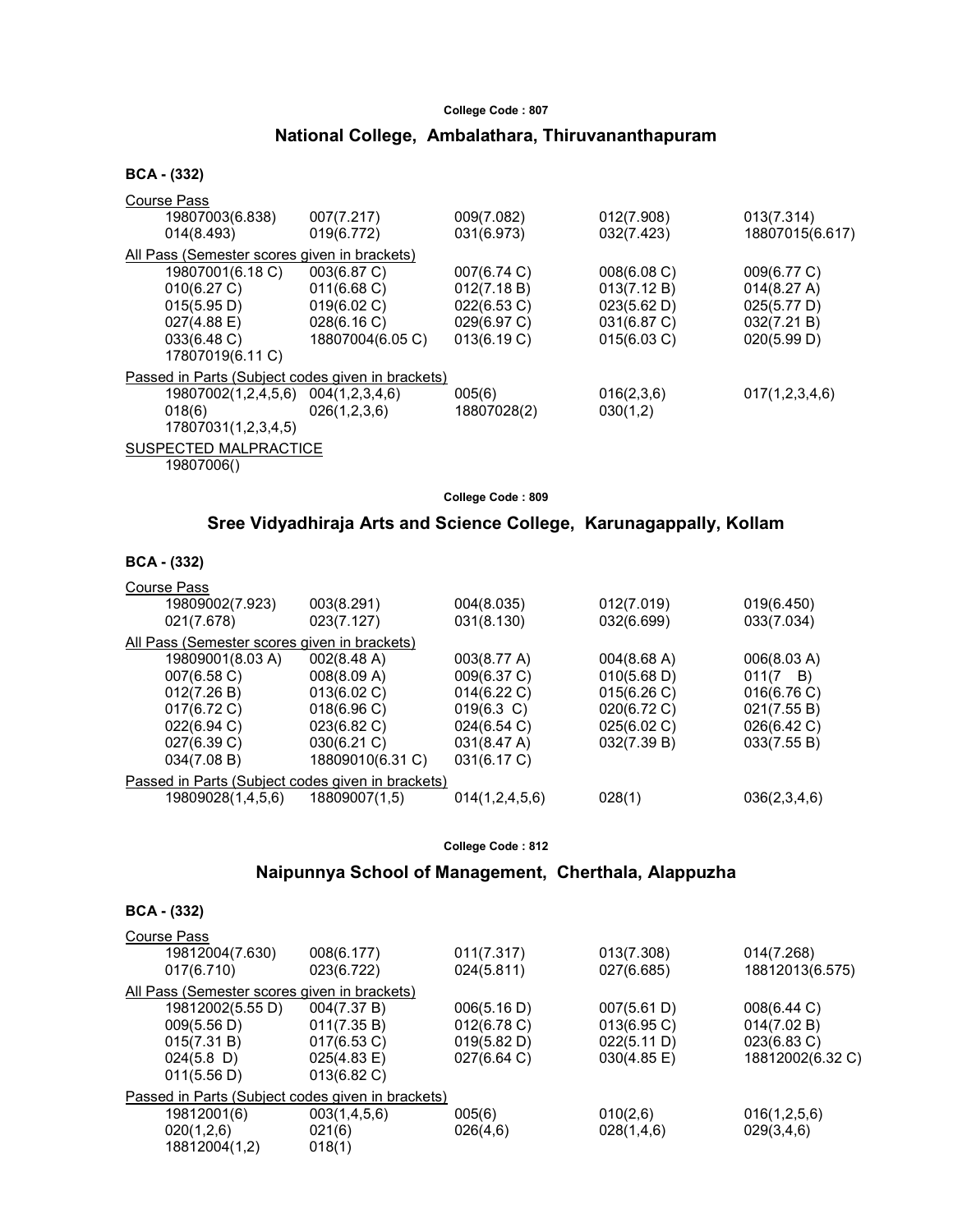### PMSA Pookoya Thangal Arts and Science College, Kadakkal, Kollam

#### BCA - (332)

| All Pass (Semester scores given in brackets)      |                |             |                |                |
|---------------------------------------------------|----------------|-------------|----------------|----------------|
| 19814003(6.84 C)                                  | $006(6.74)$ C) | 009(7.63 B) | 010(7.35 B)    | $011(6.63)$ C) |
| Passed in Parts (Subject codes given in brackets) |                |             |                |                |
| 19814002(1,2,5,6)                                 | 004(2.5.6)     | 007(1,2)    | 008(1,2,3,5,6) |                |

College Code : 815

### Sree Narayana College of Technology, Vadakkevila, Kollam

#### BCA - (332)

| <b>Course Pass</b>                                |                      |                       |                       |                |
|---------------------------------------------------|----------------------|-----------------------|-----------------------|----------------|
| 19815001(7.275)                                   | 011(7.597)           | 012(7.407)            | 014(8.235)            | 015(7.227)     |
| 016(7.455)                                        | 018(7.569)           | 020(8.015)            | 021(6.971)            | 025(7.623)     |
| 18815014(5.693)                                   |                      |                       |                       |                |
| All Pass (Semester scores given in brackets)      |                      |                       |                       |                |
| 19815001(7.26 B)                                  | 008(5.32 D)          | $011(8.14 \text{ A})$ | 012(7.32 B)           | 013(6.85 C)    |
| 014(7.93 B)                                       | 015(6.92 C)          | $016(6.34)$ C)        | 017(5.72 D)           | 018(7.61 B)    |
| 019(6.25)                                         | 020(8.37 A)          | 021(6.55 C)           | 022(6.17 C)           | 023(7.02 B)    |
| 025(7.74 B)                                       | $027(6.4 \text{ C})$ | 029(6.11 C)           | $030(5.64 \text{ D})$ | 031(6.64 C)    |
| 18815008(5.51 D)                                  | 014(6.08 C)          | 016(6.48 C)           | $019(6.5)$ C)         |                |
| Passed in Parts (Subject codes given in brackets) |                      |                       |                       |                |
| 19815002(1,5,6)                                   | 004(1,2,5,6)         | 006(2)                | 007(1,2,5,6)          | 010(1,2,3,5,6) |
| 024(1,2,4,6)                                      | 026(1,2,6)           | 028(1,4,6)            | 18815004(2)           | 030(2)         |
|                                                   |                      |                       |                       |                |

College Code : 822

### Sree Narayana Guru Memorial Arts & Science College, Thuravoor, Alappuzha

| $BCA - (332)$                                     |                               |                            |                                  |                            |
|---------------------------------------------------|-------------------------------|----------------------------|----------------------------------|----------------------------|
| Course Pass<br>19822014(7.101)                    |                               |                            |                                  |                            |
| All Pass (Semester scores given in brackets)      |                               |                            |                                  |                            |
| 19822004(6.17 C)<br>010(5.75 D)                   | 005(6.31 C)<br>$012(6.11)$ C) | 006(5.33 D)<br>014(7.28 B) | $007(5.7)$ D)<br>18822002(6.2 C) | 009(5.53 D)<br>004(5.63 D) |
| Passed in Parts (Subject codes given in brackets) |                               |                            |                                  |                            |
| 19822001(6)<br>18822001(2)                        | 002(6)<br>013(2,4)            | 003(1,6)                   | 008(1,4,5,6)                     | 013(6)                     |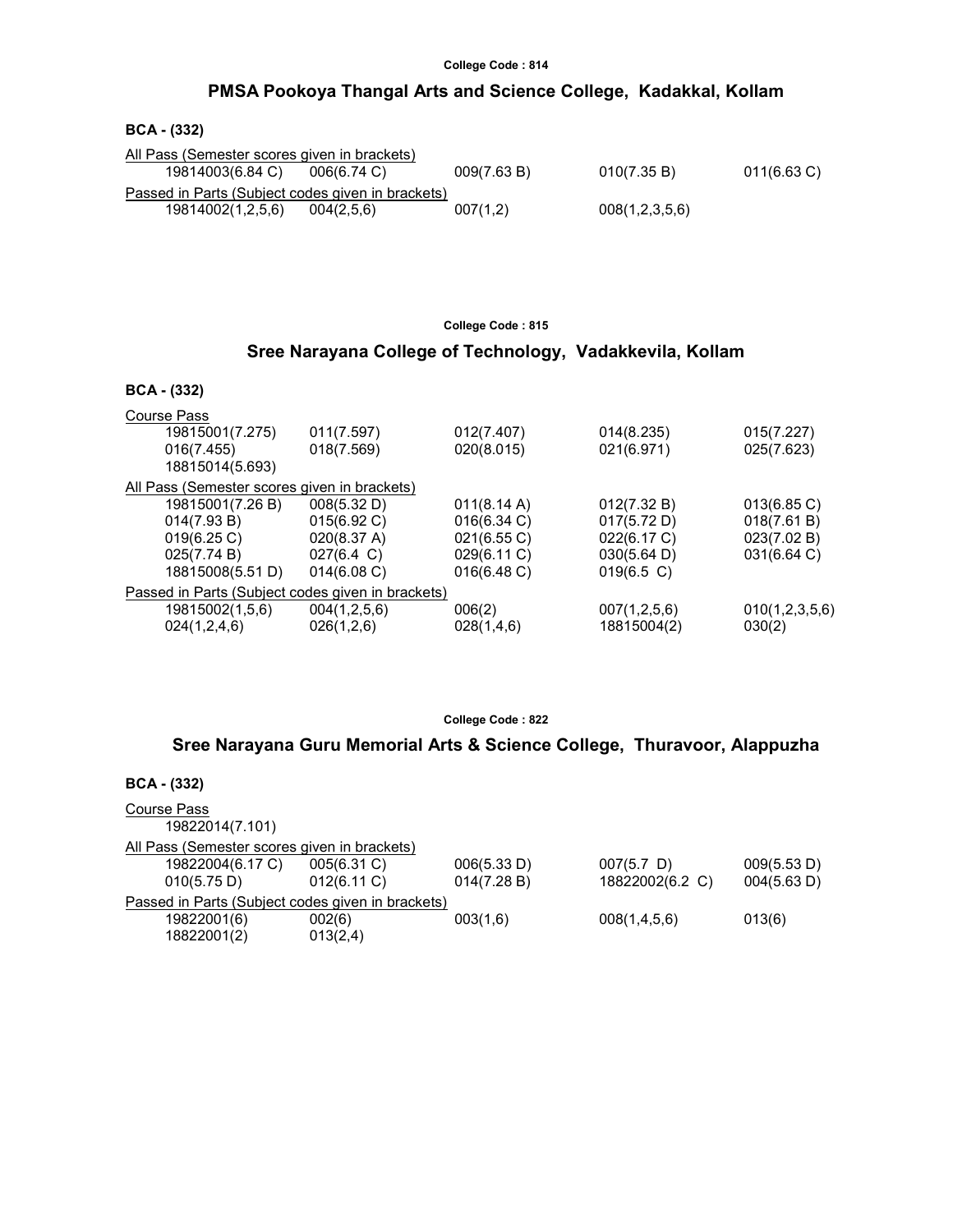# Christ Nagar College, Maranalloor, Thiruvananthapuram

BCA - (332)

| <b>Course Pass</b>                                |             |                  |                    |                      |
|---------------------------------------------------|-------------|------------------|--------------------|----------------------|
| 19825004(6.937)                                   | 008(7.447)  | 009(6.775)       | 011(6.844)         | 014(7.988)           |
| 017(8.518)                                        | 020(7.763)  | 022(6.917)       | 023(7.588)         | 024(6.850)           |
| 026(7.183)                                        | 027(7.661)  | 029(7.032)       | 033(7.610)         | 035(7.946)           |
| 036(7.586)                                        | 037(7.769)  | 038(7.604)       | 039(7.085)         | 041(7.927)           |
| 042(8.073)                                        | 043(7.740)  | 046(8.447)       | 047(7.437)         | 050(7.518)           |
| 18825008(5.803)                                   |             |                  |                    |                      |
| All Pass (Semester scores given in brackets)      |             |                  |                    |                      |
| 19825001(6.39 C)                                  | 002(7.2 B)  | 004(7.36 B)      | 005(7.52 B)        | 006(7.01 B)          |
| 007(6.58 C)                                       | 008(7.73 B) | 009(7.21 B)      | 010(7.41 B)        | 011(7.09 B)          |
| 012(6.55 C)                                       | 014(8.23 A) | 016(6.89 C)      | 017(8.33 A)        | 018(5.67 D)          |
| 019(7.02 B)                                       | 020(7.89 B) | 021(7.29 B)      | 022(6.65 C)        | 023(7.66 B)          |
| $024(6.63 \text{ C})$                             | 025(7.22 B) | 026(6.91 C)      | 027(7.59 B)        | 028(7.51 B)          |
| 029(6.89 C)                                       | 030(5.75 D) | 031(7.42 B)      | 032(7.28 B)        | $033(8.2 \text{ A})$ |
| 035(7.44 B)                                       | 036(7.36 B) | 037(7.57 B)      | 038(7.12 B)        | 039(6.92 C)          |
| 040(6.29 C)                                       | 041(7.77 B) | 042(8.01 A)      | $043(8 \text{ A})$ | 044(6.58 C)          |
| $045(5.2)$ D)                                     | 046(8.6 A)  | 047(7.11 B)      | 048(7.16 B)        | 049(6.9 C)           |
| 050(7.44 B)                                       | 051(7.48 B) | 18825008(5.88 D) | 013(5.45 D)        | 027(5.76 D)          |
| Passed in Parts (Subject codes given in brackets) |             |                  |                    |                      |

19825015(1,3,4,5,6) 034(1,3,5,6)

#### College Code : 826

### Vigyaan College of Applied Sciences, Kattakada, Thiruvananthapuram

| <b>BCA</b> - (332)                                |             |              |                |                  |  |
|---------------------------------------------------|-------------|--------------|----------------|------------------|--|
| Course Pass<br>19826003(7.567)                    | 008(6.933)  |              |                |                  |  |
| All Pass (Semester scores given in brackets)      |             |              |                |                  |  |
| 19826001(6.2 C)                                   | 002(6.76)   | 003(7.74 B)  | 006(6.21 C)    | 007(5.99 D)      |  |
| 008(6.65 C)                                       | 009(7.05 B) | 013(6.16 C)  | $015(6.35)$ C) | 18826003(5.96 D) |  |
| 17826020(5.9 D)                                   |             |              |                |                  |  |
| Passed in Parts (Subject codes given in brackets) |             |              |                |                  |  |
| 19826004(1,2,6)                                   | 005(6)      | 010(1,2,4,6) | 011(2,4,5,6)   | 012(1,2,5,6)     |  |
| 014(1,2,5,6)                                      | 17826009(2) | 011(2)       |                |                  |  |
|                                                   |             |              |                |                  |  |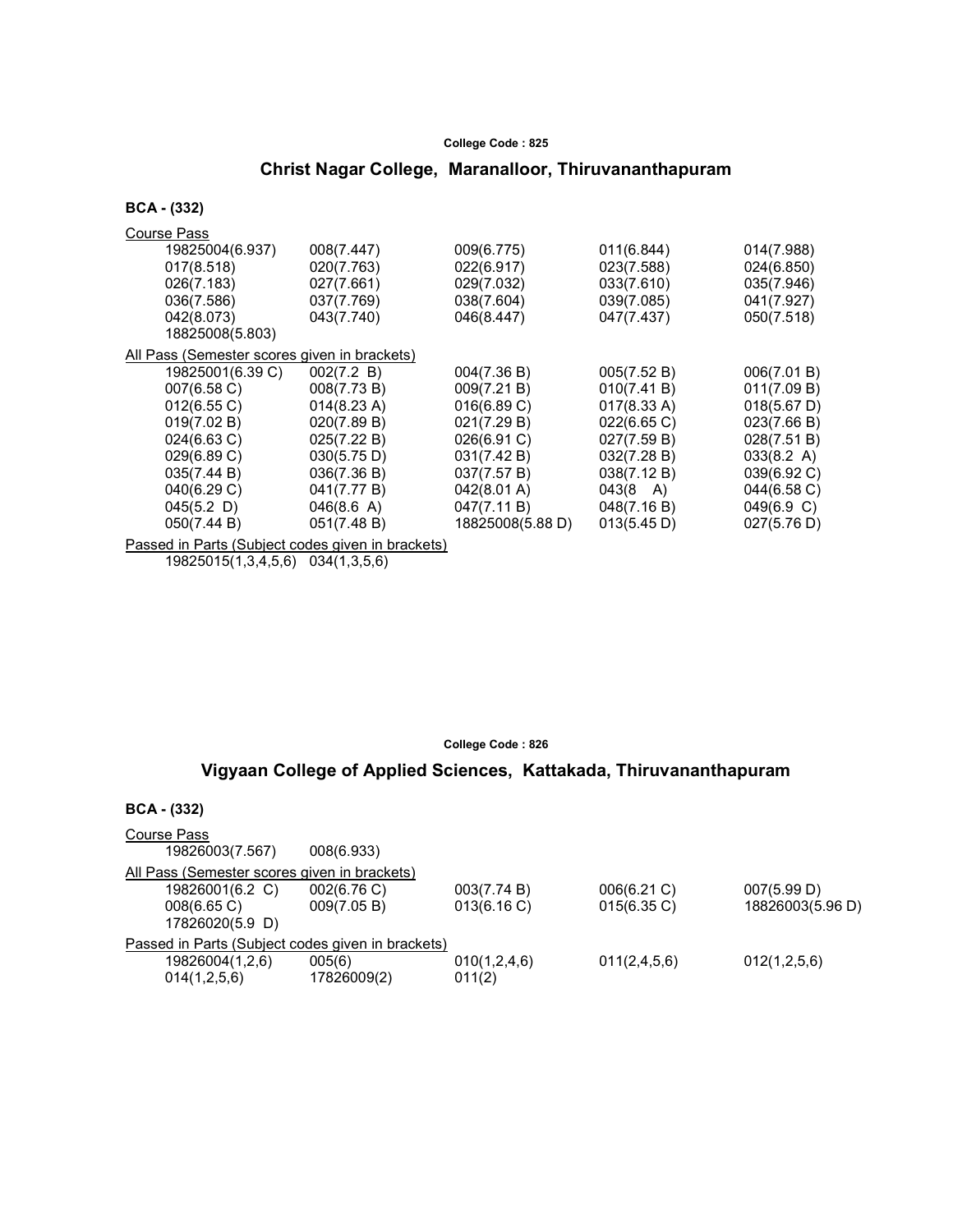### College of Applied Science, Karthikappally, Alappuzha

#### BCA - (332)

| <b>Course Pass</b>                                |                |                |                  |             |
|---------------------------------------------------|----------------|----------------|------------------|-------------|
| 19827008(7.063)                                   | 013(7.856)     | 014(6.883)     | 018(7.513)       | 028(7.787)  |
| 18827013(6.659)                                   | 023(6.171)     |                |                  |             |
| All Pass (Semester scores given in brackets)      |                |                |                  |             |
| 19827007(7.18B)                                   | 008(6.81 C)    | 009(6.29 C)    | 010(6.89 C)      | 011(7.82 B) |
| 013(7.85 B)                                       | 014(7.43 B)    | 015(6.84 C)    | 016(7.15 B)      | 017(7.4 B)  |
| 018(7.03 B)                                       | 021(5.58 D)    | 023(6.25 C)    | 026(6.46 C)      | 027(5.94 D) |
| $028(8.15 \text{ A})$                             | 031(7.96 B)    | 032(7.87 B)    | 18827001(5.57 D) | 003(5.59 D) |
| 005(6.32 C)                                       | 010(5.73 D)    | $013(6.98)$ C) | 015(6.33 C)      | 016(6.64)   |
| 017(5.64 D)                                       | 023(6.2 C)     | 026(5.97 D)    | 039(6.03 C)      |             |
| Passed in Parts (Subject codes given in brackets) |                |                |                  |             |
| 19827001(1,5,6)                                   | 002(1,3,4,5,6) | 005(1,3,5,6)   | 019(2,5,6)       | 020(5,6)    |
| 024(5,6)                                          | 029(1,3,6)     | 18827008(1,2)  | 038(1)           |             |
|                                                   |                |                |                  |             |

College Code : 895

## College of Applied Science, Perissery, Alappuzha

#### BCA - (332)

| <b>Course Pass</b>                           |                                                   |                |              |              |
|----------------------------------------------|---------------------------------------------------|----------------|--------------|--------------|
| 19895003(7.306)                              | 005(7.368)                                        | 006(6.965)     | 007(6.447)   | 010(6.712)   |
| 019(6.443)                                   | 021(6.762)                                        | 023(6.838)     | 024(6.817)   | 025(6.846)   |
| 030(7.653)                                   |                                                   |                |              |              |
| All Pass (Semester scores given in brackets) |                                                   |                |              |              |
| 19895001(6.27 C)                             | 003(7.27 B)                                       | 004(7.07 B)    | 005(7.48 B)  | 006(7.09 B)  |
| 007(6.64 C)                                  | 010(6.26)                                         | 012(6.04 C)    | 019(5.96 D)  | 020(6.23 C)  |
| 021(6.89 C)                                  | 023(7.05 B)                                       | 024(7.04 B)    | 025(5.49 D)  | 027(6.04 C)  |
| $028(5.67 \text{ D})$                        | 029(5.55 D)                                       | 030(7.58 B)    | 033(5.39 D)  | 035(5.13 D)  |
| 18895014(5.07 D)                             | 020(5.61 D)                                       | 022(5.52 D)    | 029(5.92 D)  |              |
|                                              | Passed in Parts (Subject codes given in brackets) |                |              |              |
| 19895002(1,2,3,5,6)                          | 008(1,2,3,5,6)                                    | 009(1,2,3,6)   | 015(1,2,3,6) | 016(1,2,3,6) |
| 017(2,3,4,5,6)                               | 018(1,2,4,5,6)                                    | 022(1,2,4,5,6) | 026(1,2,3,6) | 031(1,6)     |
| 032(1,3,6)                                   |                                                   |                |              |              |

#### College Code : 959

### UIT, Kottarakkara, Kollam

| Course Pass                                       |             |               |               |             |
|---------------------------------------------------|-------------|---------------|---------------|-------------|
| 19959003(6.173)                                   | 008(7.472)  | 011(7.523)    | 013(7.418)    | 019(7.327)  |
| 020(7.523)                                        | 021(7.292)  | 024(7.048)    | 028(7.516)    | 030(8.222)  |
| 033(7.803)                                        |             |               |               |             |
| All Pass (Semester scores given in brackets)      |             |               |               |             |
| 19959001(5.59 D)                                  | 002(8.26 A) | 003(6.43 C)   | 004(5.66 D)   | 005(5.99 D) |
| 006(6.15 C)                                       | 007(5.55 D) | 008(6.71 C)   | 009(5.83 D)   | 010(5.12 D) |
| $011(6.85)$ C)                                    | 012(6.08)   | 013(6.55 C)   | 014(5.73 D)   | 017(5.63 D) |
| 018(6.29 C)                                       | 019(7.31 B) | 020(7.74 B)   | 021(7.41 B)   | 023(6.09 C) |
| 024(7.23 B)                                       | 025(7.96 B) | $026(6.1)$ C) | $027(6.8)$ C) | 028(7.54 B) |
| 029(7.37 B)                                       | 030(8.22 A) | 031(6.49 C)   | 033(7.57 B)   | 034(7<br>B) |
| Passed in Parts (Subject codes given in brackets) |             |               |               |             |
| 19959016(1,3,4,5,6) 022(1,3,4,5,6)                |             | 032(1,4,5,6)  | 18959012(6)   | 021(4)      |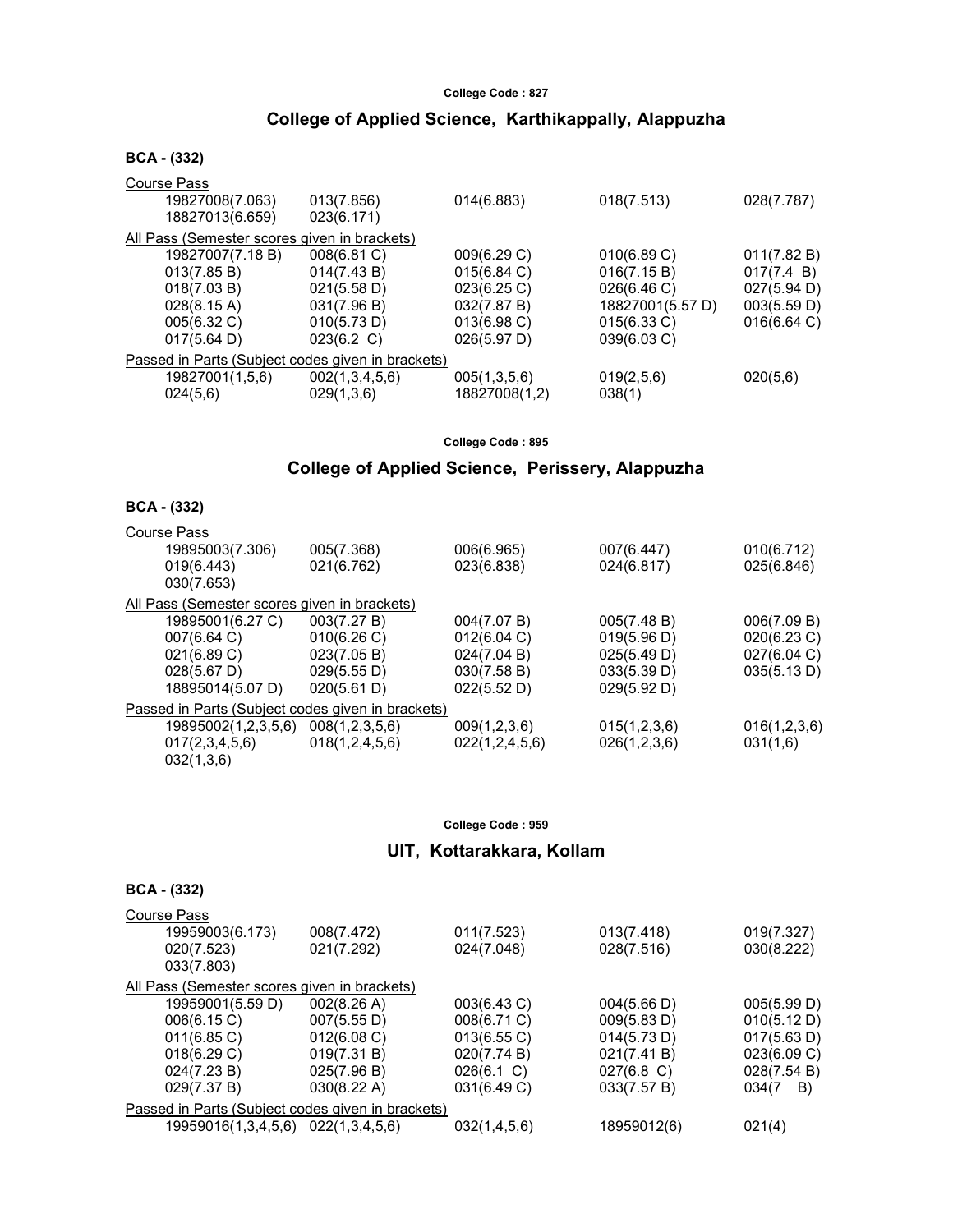# UIT, Karuvatta, Kollam

BCA - (332)

| All Pass (Semester scores given in brackets)      |                |              |                  |             |  |
|---------------------------------------------------|----------------|--------------|------------------|-------------|--|
| 19960001(5.97 D)                                  | 002(7.49 B)    | 003(6.14 C)  | 004(6.06)        | 006(5.52 D) |  |
| 007(6.16 C)                                       | 008(5.96 D)    | 009(7.35 B)  | 010(7.24 B)      | 012(7.14 B) |  |
| $013(6.89)$ C)                                    | 015(6.21)      | 018(6.08)    | 18960003(5.59 D) | 017(5.58 D) |  |
| Passed in Parts (Subject codes given in brackets) |                |              |                  |             |  |
| 19960005(1,2,5,6)                                 | 011(1,2,3,4,6) | 017(1,2,5,6) |                  |             |  |

College Code : 963

# UIT, Mukhathala, Kollam

| BCA | (332) |
|-----|-------|
|-----|-------|

| <b>Course Pass</b>                                |                     |                       |                       |                 |                 |
|---------------------------------------------------|---------------------|-----------------------|-----------------------|-----------------|-----------------|
| 19963004(8.092)                                   |                     | 015(7.219)            | 022(8.042)            | 025(7.365)      | 18963013(6.121) |
| 024(5.545)                                        |                     | 029(6.733)            | 036(6.382)            |                 |                 |
| All Pass (Semester scores given in brackets)      |                     |                       |                       |                 |                 |
| 19963002(5.79 D)                                  |                     | 003(6.45 C)           | $004(8.28 \text{ A})$ | 007(6.06 C)     | 010(6.7 C)      |
| 014(6.08 C)                                       |                     | 015(7.7 B)            | 017(7.73 B)           | 018(7.25 B)     | 019(7.38 B)     |
| 021(6.57 C)                                       |                     | $022(8.54 \text{ A})$ | 025(7.81 B)           | 026(6.63 C)     | 028(6.78 C)     |
| 030(7.83 B)                                       |                     | 032(5.99 D)           | 033(7.65 B)           | 18963001(5.1 D) | 002(6.21 C)     |
| 004(5.29 D)                                       |                     | 013(6.59 C)           | 024(5.69 D)           | 029(6.09 C)     | 030(5.85 D)     |
| 036(6.19 C)                                       |                     | 038(6.53 C)           |                       |                 |                 |
| Passed in Parts (Subject codes given in brackets) |                     |                       |                       |                 |                 |
|                                                   | 19963001(1,2,3,5,6) | 005(1,2,3,6)          | 006(1,2,3,5,6)        | 008(1,3,5,6)    | 009(1,2,3,5,6)  |
| 013(1,2,6)                                        |                     | 023(1,4,5,6)          | 027(1,4,5,6)          | 029(2,3,4,6)    | 031(2,3,4,5,6)  |
| 18963005(2)                                       |                     | 011(2)                | 017(2)                | 025(2)          | 031(2)          |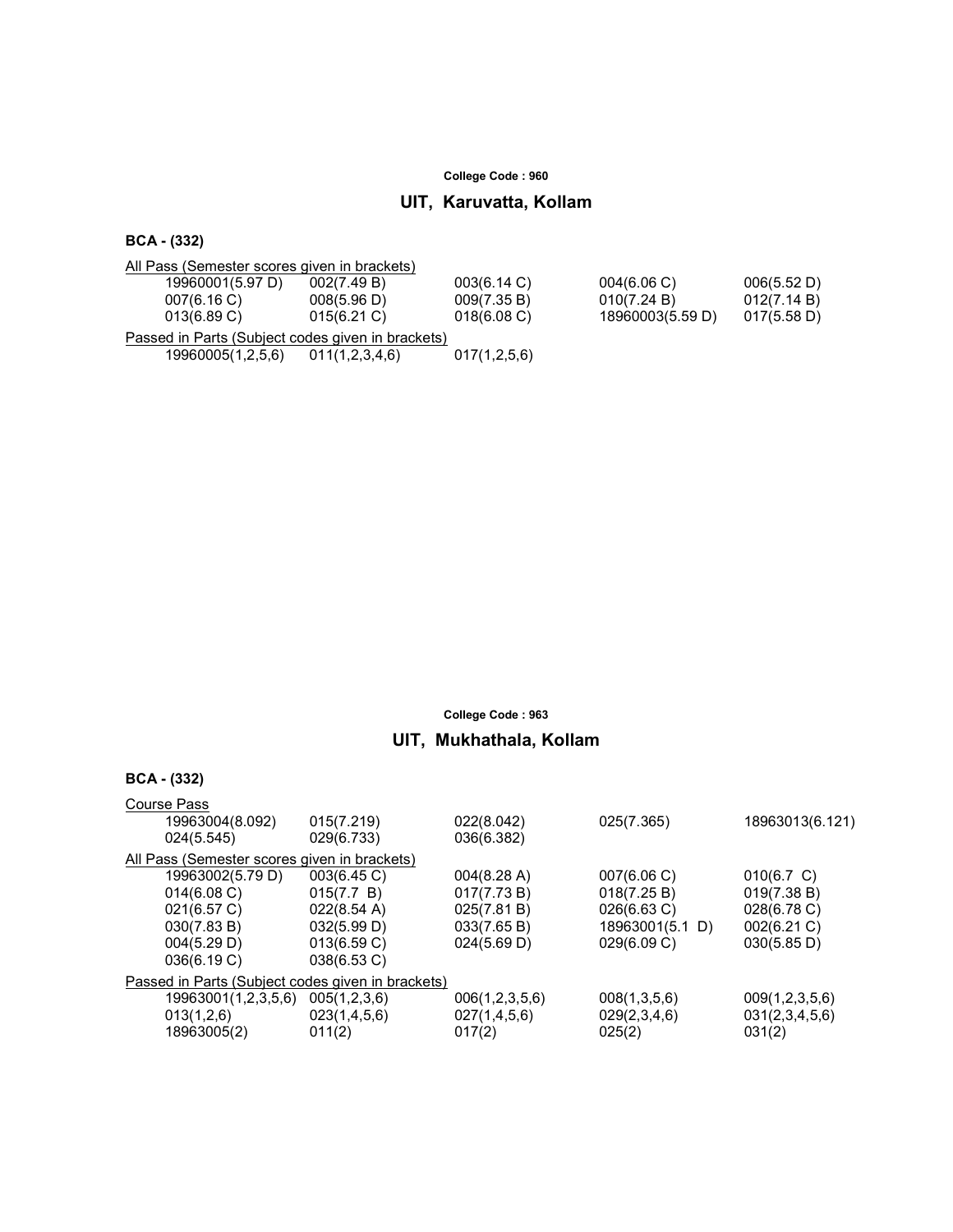# UIT, Mannady, Pathanamthitta

| 002(6.125)                                        | 012(5.601)                                  |                                          |                            |
|---------------------------------------------------|---------------------------------------------|------------------------------------------|----------------------------|
| All Pass (Semester scores given in brackets)      |                                             |                                          |                            |
| 003(5.69 D)<br>18965001(6.26 C)<br>009(6.11 C)    | 006(7.46 B)<br>002(5.98 D)<br>$012(5.5)$ D) | 007(7.1 B)<br>003(5.95 D)<br>014(5.57 D) | 008(6.85 C)<br>006(5.51 D) |
| Passed in Parts (Subject codes given in brackets) |                                             |                                          |                            |
| 004(1,2,4,6)<br>020(2)                            | 005(1,2,4,6)                                | 010(1,2,3,4,6)                           | 18965013(2,3)              |
|                                                   |                                             |                                          |                            |

College Code : 966

# UIT, Attingal, Thiruvananthapuram

### BCA - (332)

| <b>Course Pass</b>                                |                  |                |                |                  |
|---------------------------------------------------|------------------|----------------|----------------|------------------|
| 19966012(7.514)                                   | 013(7.106)       | 016(6.862)     |                |                  |
| All Pass (Semester scores given in brackets)      |                  |                |                |                  |
| 19966002(6.88 C)                                  | $004(6.31)$ C)   | 005(6.44 C)    | $008(6.65)$ C) | 010(7.16 B)      |
| 012(7.9 B)                                        | 013(7.38 B)      | 016(6.81 C)    | 019(6.46 C)    | 020(6.39 C)      |
| 023(5.62 D)                                       | 024(5.95 D)      | $025(6.21)$ C) | 026(6.53 C)    | 18966012(5.98 D) |
| 024(5.77 D)                                       | 17966010(5.89 D) | 025(4.26)      |                |                  |
| Passed in Parts (Subject codes given in brackets) |                  |                |                |                  |
| 19966001(1,3,4,5,6)                               | 006(1,2,3,5,6)   | 007(1,4,5,6)   | 009(4,6)       | 017(1,3,4,6)     |
| 021(1,2,3,5,6)                                    | 022(6)           | 18966016(4)    |                |                  |
|                                                   |                  |                |                |                  |

| College Code: 987 |  |  |  |
|-------------------|--|--|--|
|-------------------|--|--|--|

# UIT, Kanjiramkulam,Kovalam, Thiruvananthapuram

| CE statement not received |            |       |       |       |
|---------------------------|------------|-------|-------|-------|
| 19987001()                | 002()      | 003() | 004() | 005() |
| 006()                     | 007()      | 008() | 009() | 010() |
| 011()                     | 18987001() | 004() | 005() | 007() |
| 009()                     | 012()      | 014() |       |       |
|                           |            |       |       |       |